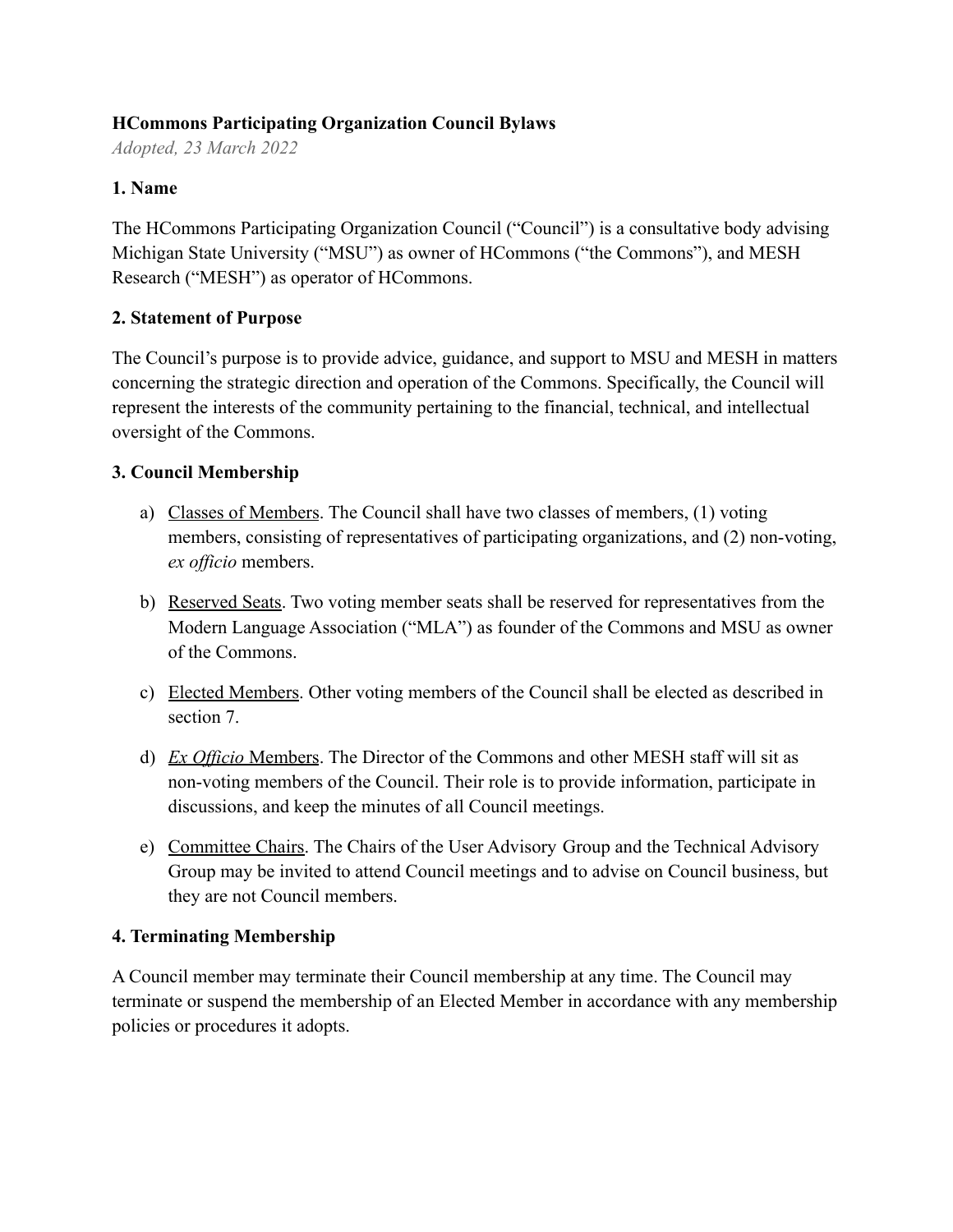## **5. Reserved Rights and Responsibilities of MSU**

MSU, through its delegated authority MESH, shall operate the Commons with strategic and operational guidance from the Council. MSU's legal obligations and fiduciary responsibilities require MSU to reserve certain rights and responsibilities, which may not be usurped by Council action. These rights and responsibilities include, but are not limited to:

- a) Operating responsibility. MSU retains fiduciary and legal responsibility for the Commons and overall responsibility for the Commons' operation and development.
- b) Editorial policies. MSU shall manage the moderation of submissions and user support including the development and implementation of policies and procedures.
- c) Technical support. MSU shall operate the Commons' technical infrastructure, including system maintenance, standards implementation, and development initiatives for incorporating new features and services.
- d) Archiving. MSU retains responsibility for archiving to ensure long-term access and maintains Commons mirror sites.
- e) Partnerships and alliances. MSU retains the sole right to establish and maintain partnerships with related initiatives and other third parties.
- f) Participating organization program administration. MSU shall administer the Commons participating organization and other community development programs.
- g) Council and committee coordination. MSU shall coordinate and facilitate the meetings and deliberations of the Council and any advisory committees.
- h) Succession plan. MSU shall bear responsibility for developing a succession plan in the event MSU can no longer host the service.

# **6. Rights and Responsibilities of the Council**

- a) Advice. The Council shall advise MSU on issues related to the intellectual, technical, and financial oversight of the Commons. Specifically, the Council shall:
	- i) Provide advice and guidance on the policies and operations of the Commons' moderation system and other editorial elements.
	- ii) Review the policies and standards regarding user accounts and propose revisions as the Council deems warranted.
	- iii) Review the policies and standards regarding repository use and propose revisions as the Council deems warranted.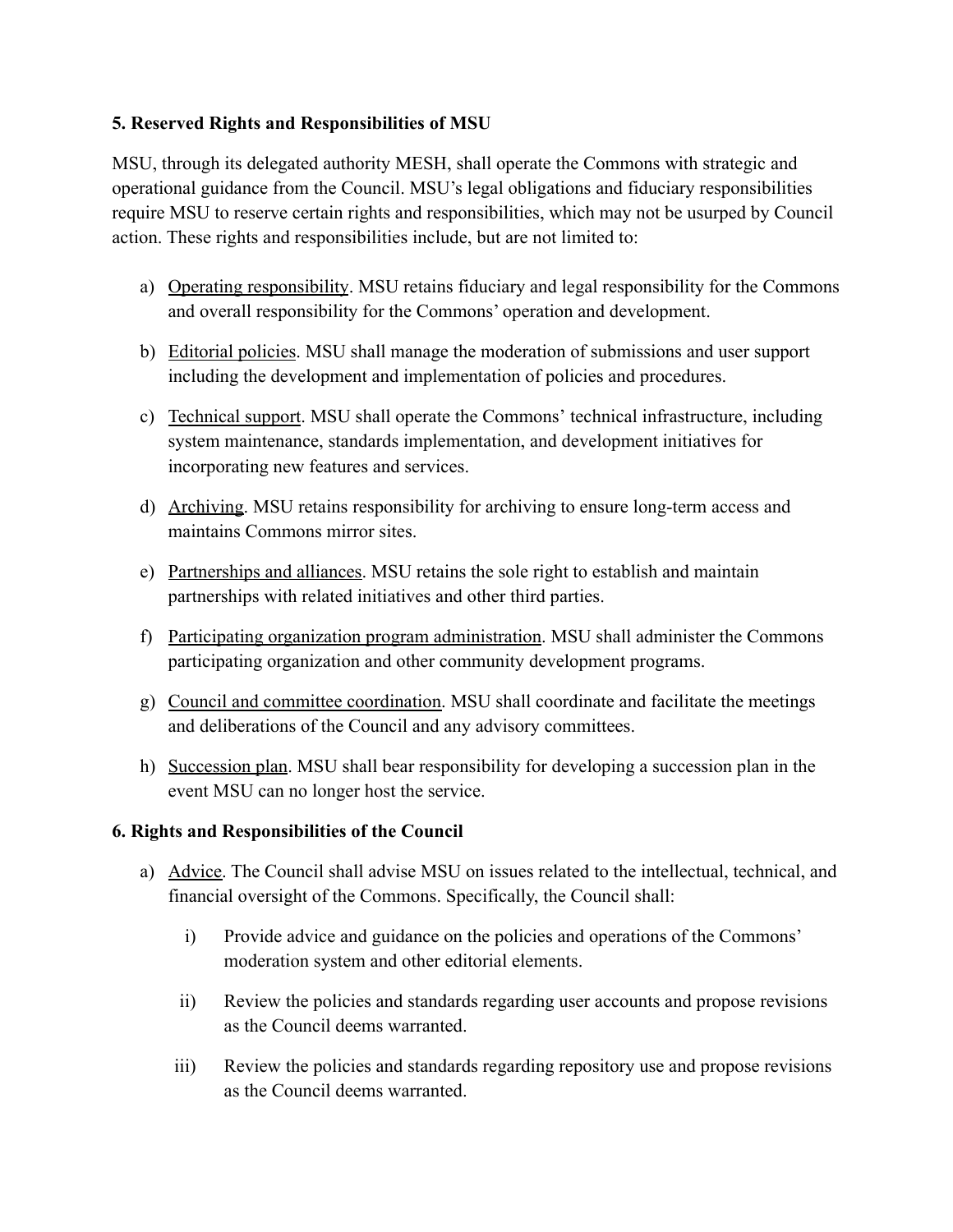- iv) Review and provide feedback on any Commons development projects proposed by the User or Technical Advisory Committees.
- v) Recommend development projects to improve the systems that support the Commons.
- vi) Review and discuss Commons budgets and financial reports, and suggest improvements to financial operations.
- b) Collective Agreement. All meetings of the Council shall be conducted in a manner that seeks collective agreement. When the Council considers any matter that requires a decision, the opinion of any voting Council member who wishes to express an opinion shall be considered. When the Chair determines that all voting Council members are generally united in their judgment, he or she shall attempt to state clearly the "sense of the Council." If all voting Council members give approval to this statement or, if some voting Council members are not in agreement but are willing to stand aside and accept and uphold the judgment of the majority, collective agreement shall be reached. The "sense of the Council" shall then be written and read for Council approval. When approved, the written statement shall become a basis for action. If the Council cannot agree upon a decision, either the previous policy remains unchanged or no decision shall be reached on the new business.
- c) Council policies and procedures. The Council shall have authority to adopt policies and procedures governing Council activities. The Council may delegate to committees such powers as it deems fit, as long as those powers do not impinge on the rights reserved to MSU, as described in section 5.

### **7. Number of Members, Election, Participation, and Term of Office.**

- a) Number of Members. The Council shall be composed of no fewer than five and no more than eleven voting members. Until such time as there are more than eleven Participating Organizations, each organization shall name its representative to the Council, with the initial Council to be composed of those individuals named in Addendum A. Once there are more than eleven Participating Organizations, annual elections shall be held.
- b) Election. All voting members of the Council not occupying Reserved Seats as defined in section 3 shall be elected each fall by a majority vote of the Participating Organizations. No Participating Organization shall have more than one representative serving on the Council at any one time, and so the slate of candidates put forward for election shall consist of nominees from those Participating Organizations that do not have continuing representation on the Council. Nominations will be requested 30 days prior to the start of the election.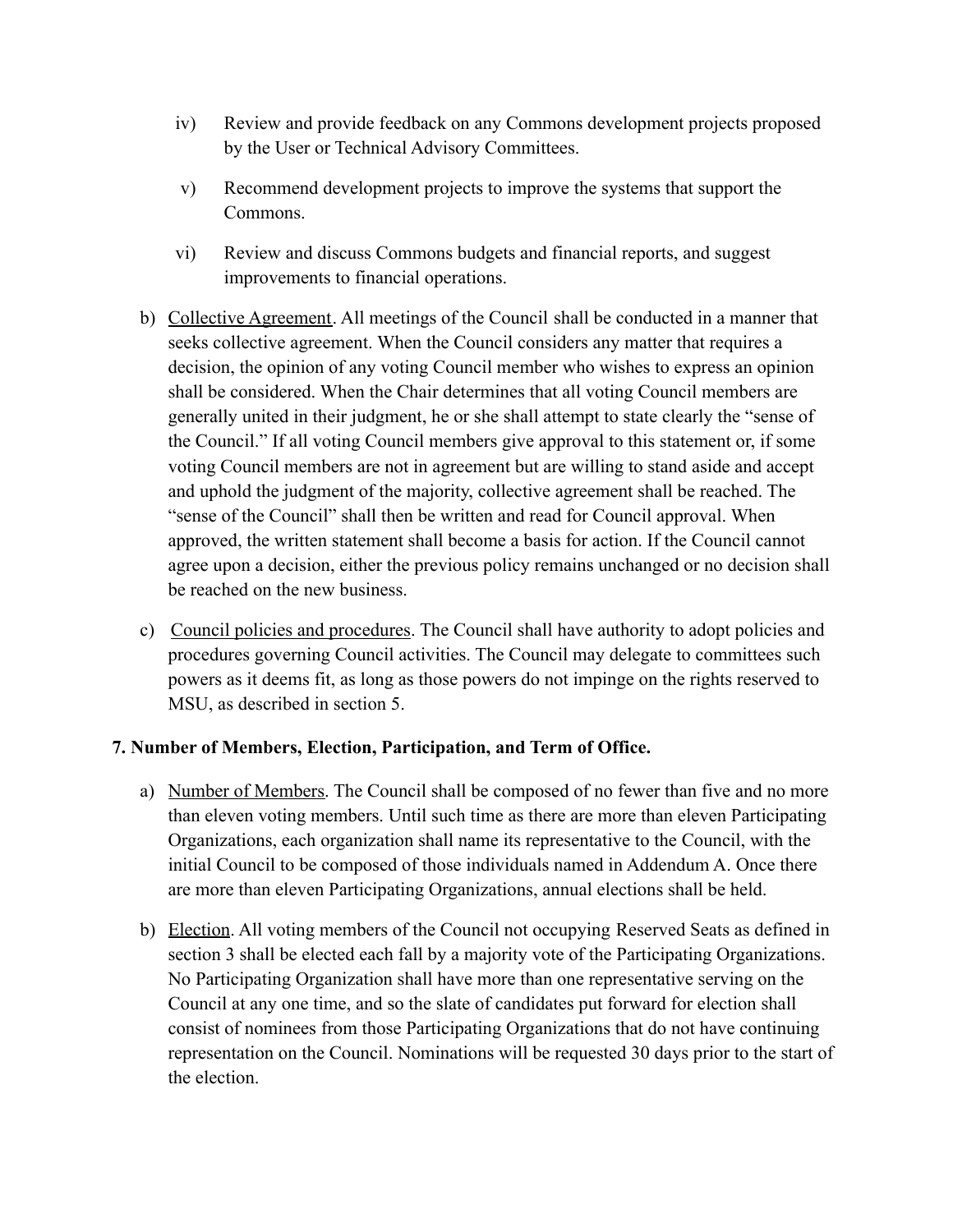- c) Participation. Only elected members of the Council shall participate in achieving Collective Agreement, as described in section 7(b).
- d) Term of Office. Members of the Council shall be elected for staggered three-year terms.

## **8. Resignation, Removal, Replacement of a Council Member.**

- a) Resignation. Any Council member may resign at any time by giving written notice to the Council.
- b) Removal. Any elected Council member may be removed from the Council with cause by the collective agreement of Council members at any meeting at which a quorum is present.
- c) Vacancies. A vacancy on the Council resulting from the resignation or removal of a Council member shall be filled by the collective agreement of the Council at any meeting at which a quorum is present. A Council member appointed to fill a vacancy shall be eligible to stand for election to a full three-year term in the next election.

### **9. Meetings**

- a) Regular Meetings. Regular meetings of the Council shall be held three times each year at such date, time, and place as designated by the Council.
- b) Special Meetings. Special meetings of the Council may be called at any time by the Chair or by a majority of the voting members. Notice of the date, time, and place of special meetings shall be given to all Council members in such form as the Council may determine.
- c) Remote Participation. Should Council meetings be held in person, Council members who are unable to attend may participate remotely by means of video conference or similar device. The Council may also determine that any regular or special meeting will be held solely by means of remote communication, in which the meeting notice shall include the means for such remote communication.
- d) Unanimous Written Consent in Lieu of a Meeting. The Council may take action without a meeting if written consent to the action is agreed to by all voting members of the Council then in office. Such written consent may be obtained by email or by participation in the Council's Commons group discussion.
- e) Attendance. An elected Council member who fails to attend three consecutive regular meetings, or to have a designated alternate attend, may be deemed by the collective agreement of the Council to have resigned, and the Council vacancy will be filled in accordance with the provisions of section 8(c).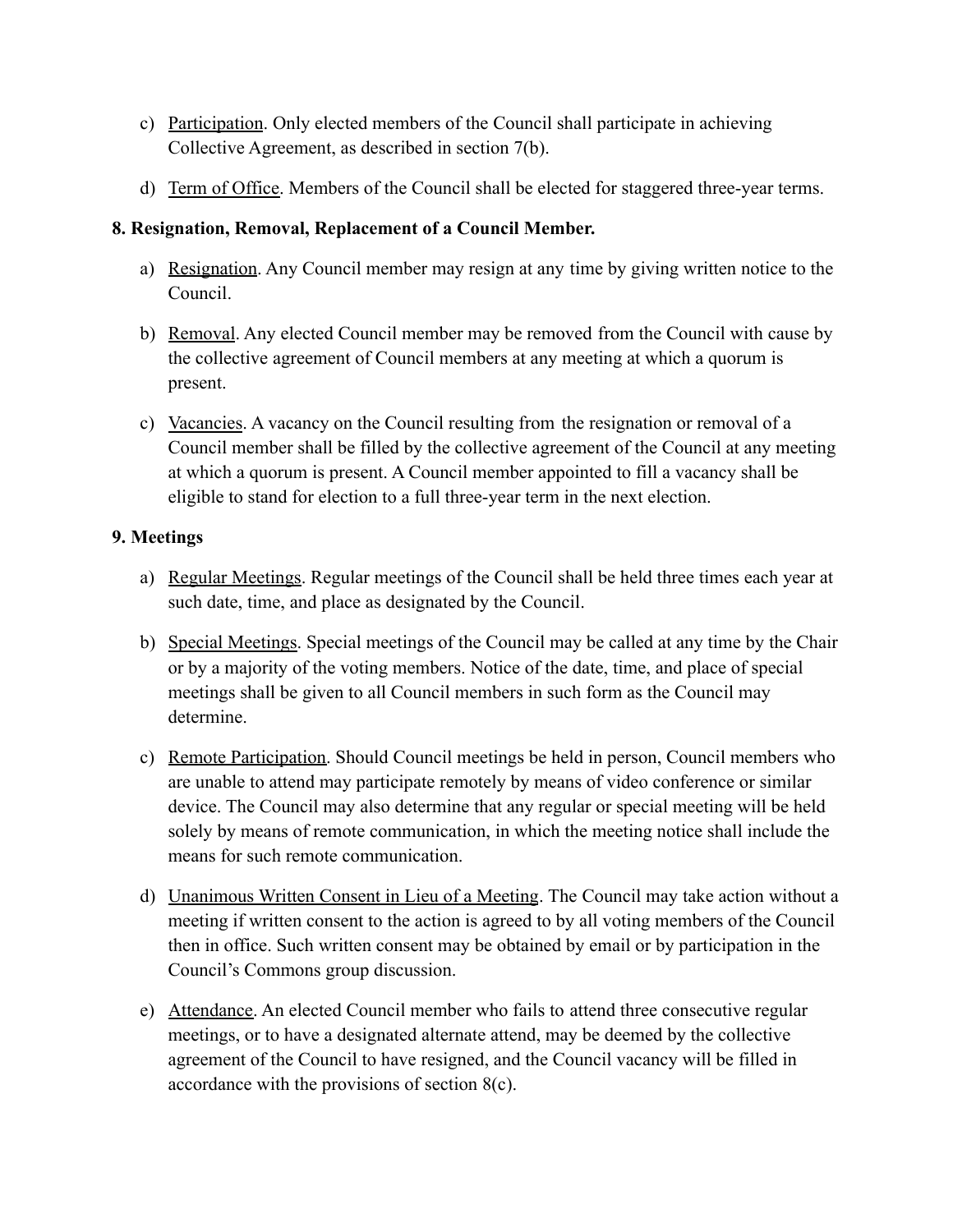- f) Quorum. A majority of the voting Council members then in office shall constitute a quorum for the transaction of business at any meeting of the Council.
- g) Voting. As described in section 6(b), the collective agreement of the voting Council members at any meeting at which a quorum is present shall be an act of the Council, except as otherwise specified in these Bylaws.

### **10. Officers**

- a) Chair. The Council shall elect a Chair at its first meeting each calendar year. The Chair may serve multiple terms with the collective agreement of the Council, but will not usually serve more than three consecutive terms. The Chair shall preside at all meetings of the Board and shall exercise general charge and supervision of the affairs of the Council. The Chair shall see that all notices are duly given in accordance with the provisions of these Bylaws. The Chair shall facilitate open and inclusive discussion and decision making and shall attempt to state clearly the "sense of the Council" when they determine that all voting Council members are generally united in their judgment. The Chair shall perform such other duties as may be assigned by the Council.
- b) Vice Chair. The Council may choose to appoint one or more Vice Chairs. The Vice Chair(s) shall assist the Chair and preside at meetings in the absence of the Chair. The Vice Chair(s) shall perform such other duties as may be assigned by the Board.
- c) Additional Officers. The Council may determine that additional officers are desirable, and may create additional positions by the collective agreement of the voting members of the Council.
- d) Term of Office. Any officers shall be elected for a one-year term and, except in the case of resignation or removal, shall hold office until their respective successors have been elected. Officers may be re-elected and may serve a maximum of three consecutive terms.
- e) Resignation. Any officer may resign at any time by giving notice to the Council.
- f) Removal. Any officer may be removed, with or without cause, by the collective agreement of the voting Council members then in office.
- g) Vacancies. A vacancy in any office shall be filled for the unexpired term by the collective agreement of the voting Council members then in office.

### **11. Committees**

a) Standing Council Committees. The Council may, be a resolution adopted by the collective agreement of the Council, designate and appoint one or more committees, each consisting of two or more Council members, which committees shall have and exercise the authority of the Council. However, no committee shall have the authority to amend or